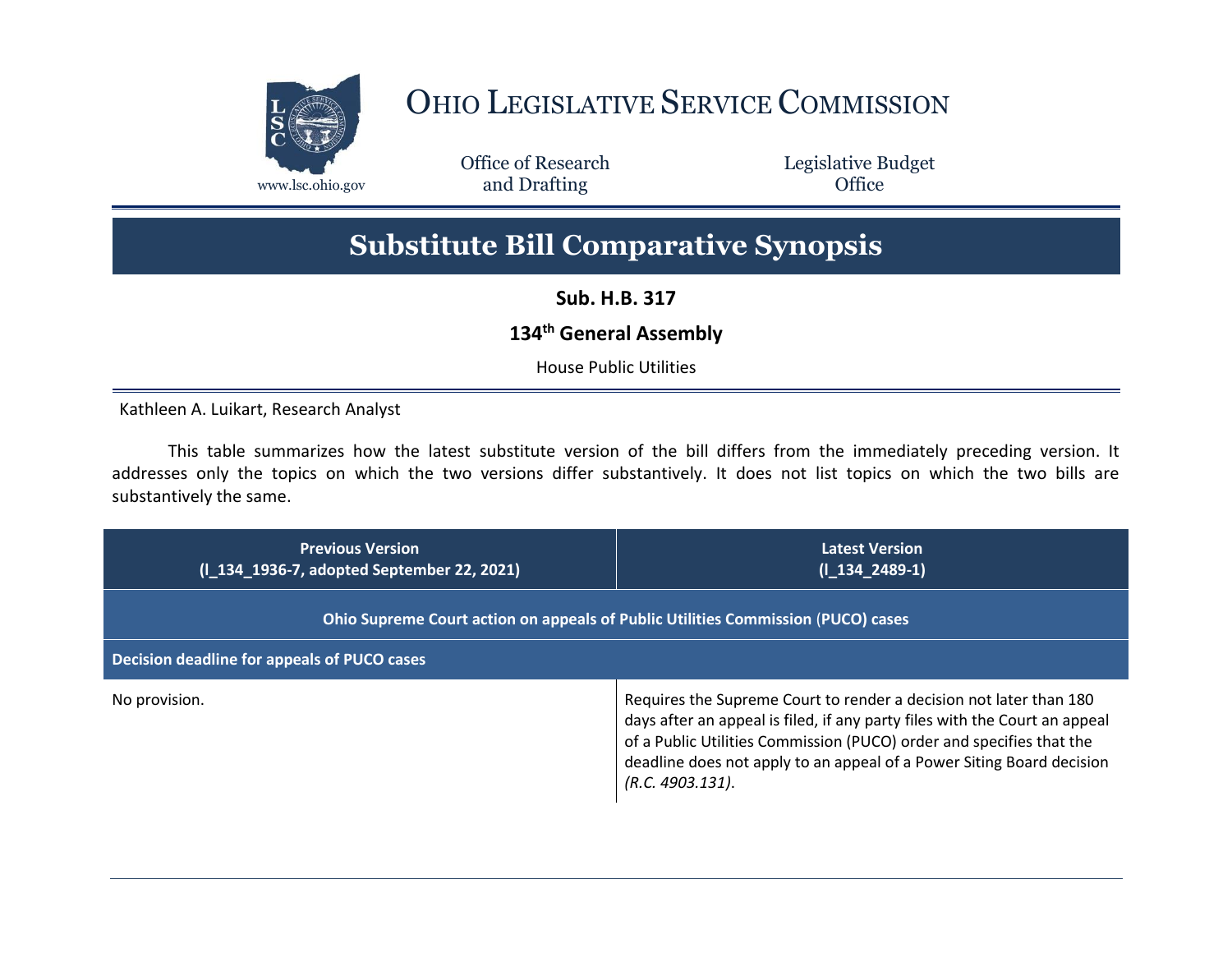| <b>Previous Version</b><br>(I_134_1936-7, adopted September 22, 2021)                                                                                                                                                                                                                                                                               | <b>Latest Version</b><br>$(I_134_2489-1)$                                                                                                                                                                                                                                                                                                                                                    |  |
|-----------------------------------------------------------------------------------------------------------------------------------------------------------------------------------------------------------------------------------------------------------------------------------------------------------------------------------------------------|----------------------------------------------------------------------------------------------------------------------------------------------------------------------------------------------------------------------------------------------------------------------------------------------------------------------------------------------------------------------------------------------|--|
| <b>Rate case filing requirement</b>                                                                                                                                                                                                                                                                                                                 |                                                                                                                                                                                                                                                                                                                                                                                              |  |
| EDU distribution service rate case application frequency                                                                                                                                                                                                                                                                                            |                                                                                                                                                                                                                                                                                                                                                                                              |  |
| Requires an electric distribution utility (EDU) to file a distribution<br>service rate case application at least one time during the term of each<br>competitive power plan (CPP) approved by PUCO, the terms for which<br>may not exceed five years. See below. (R.C. 4909.181 and<br>4928.143(B)(2).                                              | Modifies this requirement to specify that an EDU must file a rate case<br>application not later than five years after the starting date of its first<br>approved alternative regulation plan (ARP) and every five years<br>thereafter. See below. (R.C. 4909.181.)                                                                                                                           |  |
| Rate case application: rider under-collection/over-collection                                                                                                                                                                                                                                                                                       |                                                                                                                                                                                                                                                                                                                                                                                              |  |
| No provision.                                                                                                                                                                                                                                                                                                                                       | For an EDU that has an electric security plan (ESP) that expires after<br>the bill's effective date, requires any under- or over-collection of funds<br>authorized for recovery by a rider under that ESP to be addressed in<br>the EDU's first distribution rate case that occurs after the ESP's<br>expiration (R.C. 4928.1410).                                                           |  |
| <b>Standard service offer (SSO)</b>                                                                                                                                                                                                                                                                                                                 |                                                                                                                                                                                                                                                                                                                                                                                              |  |
| Plan required to provide SSO                                                                                                                                                                                                                                                                                                                        |                                                                                                                                                                                                                                                                                                                                                                                              |  |
| Requires an EDU to file an application with PUCO for approval of a CPP<br>to comply with the law that an EDU must provide consumers within its<br>certified territory a standard service offer of all competitive electric<br>generation services necessary to maintain essential electric service to<br>consumers (R.C. 4928.141 and 4928.143(A)). | Requires an EDU to file an application with PUCO for approval of a<br>standard service offer plan (SSO plan) to comply with the law that an<br>EDU must provide consumers within its certified territory a standard<br>service offer of all competitive electric generation services necessary<br>to maintain essential electric service to consumers (R.C. 4928.141 and<br>4928.142(A)(1)). |  |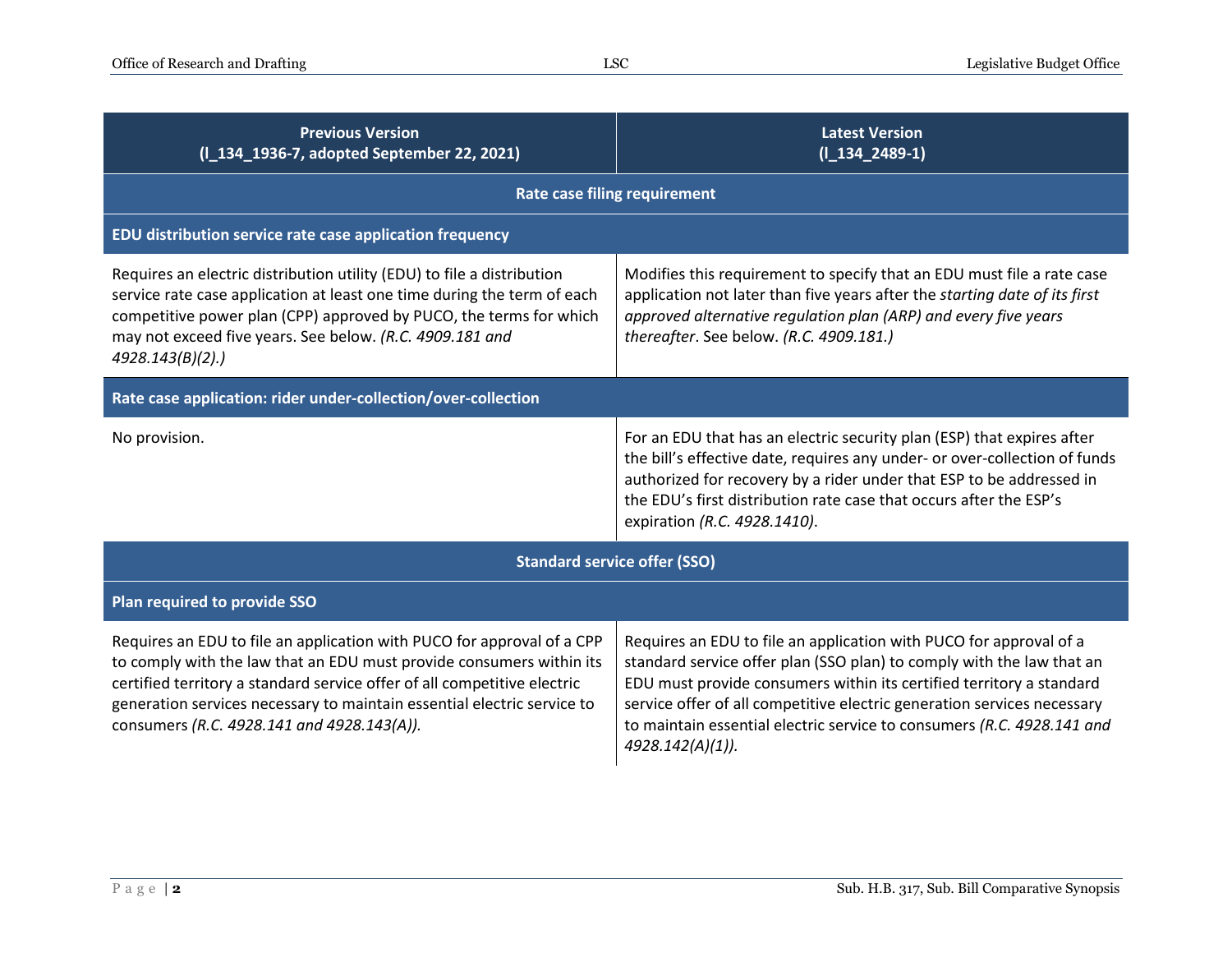| <b>Previous Version</b><br>(I_134_1936-7, adopted September 22, 2021)                                                                                                                                                                                        | <b>Latest Version</b><br>$(I_134_2489-1)$                                                                                                                                                                                                     |  |
|--------------------------------------------------------------------------------------------------------------------------------------------------------------------------------------------------------------------------------------------------------------|-----------------------------------------------------------------------------------------------------------------------------------------------------------------------------------------------------------------------------------------------|--|
| SSO offered in case of supplier default                                                                                                                                                                                                                      |                                                                                                                                                                                                                                               |  |
| Specifies that, excluding SSOs established before the bill's effective<br>date and that are still in effect, an EDU's SSO to which a failing<br>supplier's customers default must be provided under the SSO<br>established under a CPP (R.C. 4928.14(A)(1)). | Modifies this provision to require such customers to default to an<br>EDU's SSO established under an SSO plan (R.C. 4928.14(A)(1)).                                                                                                           |  |
| SSO plan application to be filed prior to ESP expiration                                                                                                                                                                                                     |                                                                                                                                                                                                                                               |  |
| No provision.                                                                                                                                                                                                                                                | Requires an EDU with an ESP in effect on the bill's effective date to<br>submit an SSO plan application prior to the ESP's expiration and<br>prohibits an SSO plan from taking effect prior to the ESP's expiration<br>(R.C. 4928.142(A)(2)). |  |
| <b>Cross references to SSO</b>                                                                                                                                                                                                                               |                                                                                                                                                                                                                                               |  |
| Includes cross references to Section 4928.143 of the Revised Code in<br>existing law provisions that refer to the SSO established under a CPP<br>(R.C. 4928.144, 4928.148, 4928.17, and 4928.20).                                                            | Changes the Revised Code cross references in those provisions to<br>Section 4928.142 of the Revised Code to reflect the change to an SSO<br>under an SSO plan (R.C. 4928.144, 4928.148, 4928.17, 4928.20, and<br>4928.542).                   |  |
| <b>Competitive Power Plan (CPP)/SSO Plan requirements</b>                                                                                                                                                                                                    |                                                                                                                                                                                                                                               |  |
| CPP/SSO plan: electric generation service vs. retail electric generation service                                                                                                                                                                             |                                                                                                                                                                                                                                               |  |
| Requires a CPP to include provisions related to the supply and pricing<br>of competitive electric generation service through an SSO<br>(R.C. 4928.143(A)(1)).                                                                                                | Requires the SSO plan to include provisions related to the supply and<br>pricing of competitive retail electric generation service<br>(R.C. 4928.142(B)).                                                                                     |  |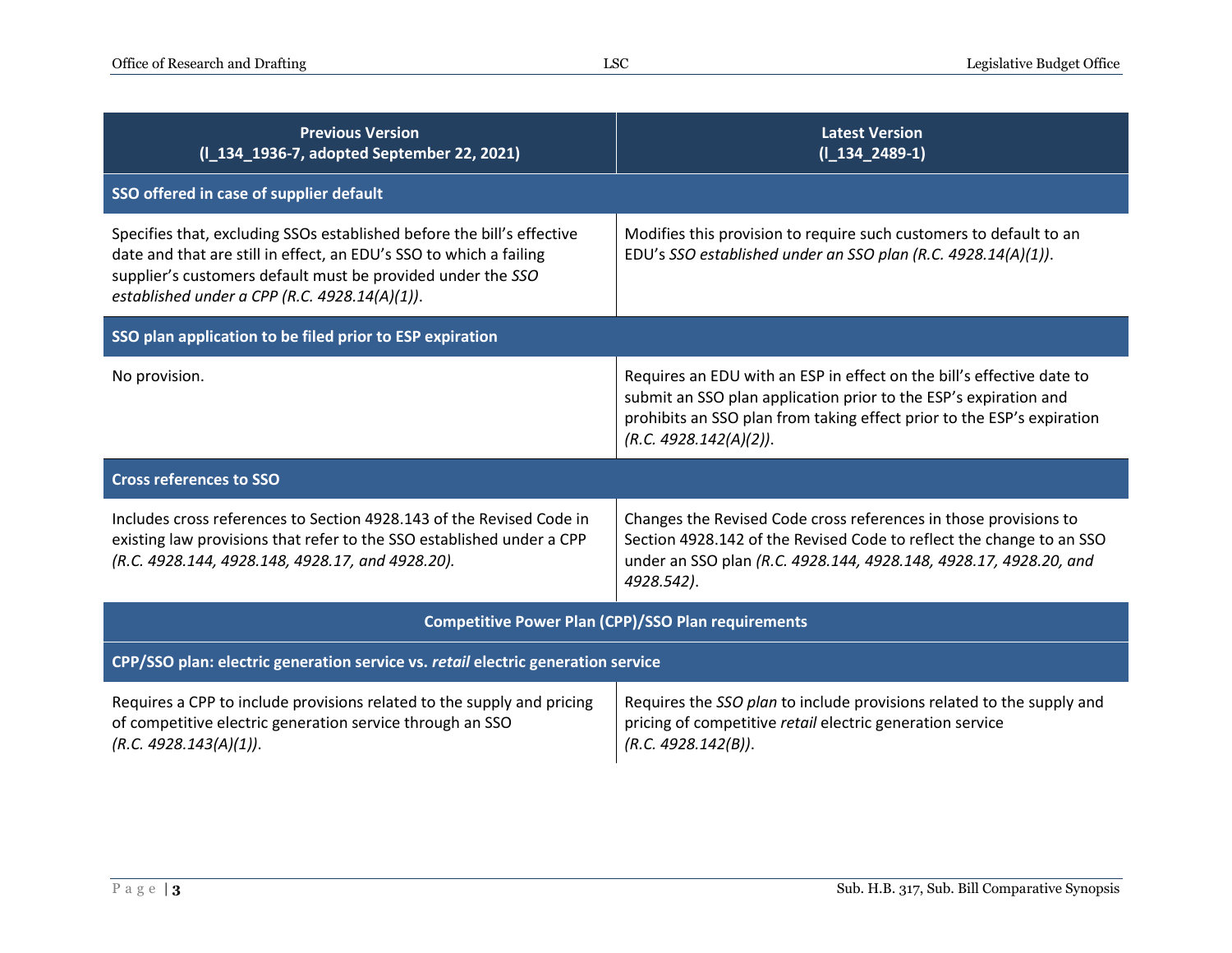| <b>Previous Version</b><br>(I_134_1936-7, adopted September 22, 2021)                                                                                                                                                               | <b>Latest Version</b><br>$(I_134_2489-1)$                                                                                                                                                                                                                                                                                                                                                          |
|-------------------------------------------------------------------------------------------------------------------------------------------------------------------------------------------------------------------------------------|----------------------------------------------------------------------------------------------------------------------------------------------------------------------------------------------------------------------------------------------------------------------------------------------------------------------------------------------------------------------------------------------------|
| CPP/SSO plan: amendments to competitive bidding process, retail cost allocation, and rate design                                                                                                                                    |                                                                                                                                                                                                                                                                                                                                                                                                    |
| Allows PUCO to amend the competitive bidding process, rate<br>allocation, and rate design that were implemented prior to the bill's<br>effective date as necessary to result in just and reasonable rates<br>(R.C. 4928.143(A)(1)). | Applies this provision to the SSO plan and changes it to allow PUCO to<br>amend the prior competitive bidding process, retail cost allocation<br>(instead of rate allocation), and rate design as necessary to result in<br>just and reasonable rates except with regard to the recovery of,<br>through the SSO price, all costs associated with the SSO as described<br>below (R.C. 4928.142(B)). |
| CPP/SSO plan: cost recovery through SSO price                                                                                                                                                                                       |                                                                                                                                                                                                                                                                                                                                                                                                    |
| Requires all direct and indirect costs the EDU incurs to support or<br>provide its SSO to be recovered through the SSO price under its CPP<br>(R.C. 4928.143(A)(1)).                                                                | Requires recovery of all such direct or indirect costs the EDU incurs to<br>be recovered through the SSO price under its SSO plan (R.C.<br>4928.142(C)).                                                                                                                                                                                                                                           |
| CPP/SSO plan: SSO costs eligible for full and timely cost recovery                                                                                                                                                                  |                                                                                                                                                                                                                                                                                                                                                                                                    |
| Specifies that, in a CPP, each EDU is entitled to full and timely recovery<br>of all costs associated with its SSO, including recovery of the exact cost<br>of:                                                                     | Specifies that these SSO related costs are costs for which each EDU is<br>entitled to full and timely recovery under an SSO plan<br>(R.C. 4928.142(C)).                                                                                                                                                                                                                                            |
| Acquiring energy and capacity;<br>٠                                                                                                                                                                                                 |                                                                                                                                                                                                                                                                                                                                                                                                    |
| Costs associated with conducting, administering, and<br>٠<br>implementing the competitive bidding process;                                                                                                                          |                                                                                                                                                                                                                                                                                                                                                                                                    |
| Costs for independent consultants; and                                                                                                                                                                                              |                                                                                                                                                                                                                                                                                                                                                                                                    |
| All other direct or indirect costs incurred to support or provide<br>the SSO.                                                                                                                                                       |                                                                                                                                                                                                                                                                                                                                                                                                    |
| (R.C. 4928.143(A)(1))                                                                                                                                                                                                               |                                                                                                                                                                                                                                                                                                                                                                                                    |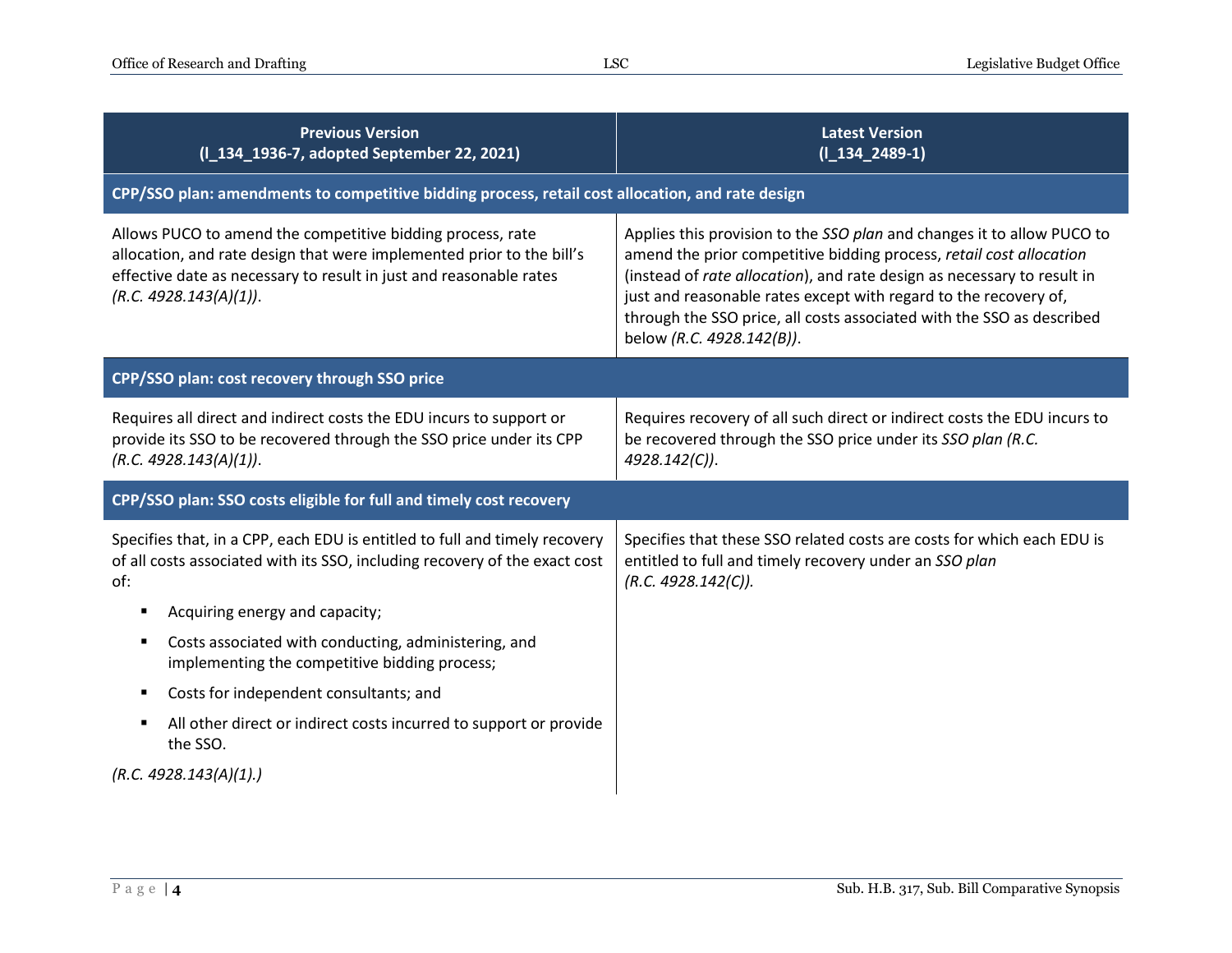| <b>Previous Version</b><br>(I_134_1936-7, adopted September 22, 2021)                                                                                                                                                                                                     | <b>Latest Version</b><br>$(I_134_2489-1)$                                                                                                                                                                                                                                                                                                   |
|---------------------------------------------------------------------------------------------------------------------------------------------------------------------------------------------------------------------------------------------------------------------------|---------------------------------------------------------------------------------------------------------------------------------------------------------------------------------------------------------------------------------------------------------------------------------------------------------------------------------------------|
| <b>CPP/SSO Plan/Alternative Regulation Plan (ARP) proceedings</b>                                                                                                                                                                                                         |                                                                                                                                                                                                                                                                                                                                             |
| CPP replaced with SSO plan and ARP                                                                                                                                                                                                                                        |                                                                                                                                                                                                                                                                                                                                             |
| No provision.                                                                                                                                                                                                                                                             | Replaces the CPP requirements of 1_134_1936-7 with similar<br>requirements of the SSO plan and ARP, except with the differences<br>described below (R.C. 4928.142 and 4928.143).                                                                                                                                                            |
| PUCO proceeding: CPP/SSO plan                                                                                                                                                                                                                                             |                                                                                                                                                                                                                                                                                                                                             |
| Requires PUCO to initiate a proceeding and issue an order to approve,<br>or modify and approve, a CPP application not later than 275 days after<br>the application's filing date (R.C. $4928.143(B)(1)$ ).                                                                | Requires PUCO to initiate a proceeding and issue an order to approve,<br>or modify and approve, an SSO plan application not later than 180 days<br>after the application's filing date (R.C. 4928.142(E)).                                                                                                                                  |
| <b>PUCO proceeding: ARP</b>                                                                                                                                                                                                                                               |                                                                                                                                                                                                                                                                                                                                             |
| No provision.                                                                                                                                                                                                                                                             | Permits an EDU that has an approved SSO plan to also file an<br>application with PUCO for approval of an ARP and requires PUCO to<br>initiate a proceeding and issue an order to approve, modify and<br>approve, or deny the plan application not later than 275 days after the<br>application's filing date (R.C. 4928.143(A) and (B)(1)). |
| <b>Standard for PUCO approval: CPP/ARP</b>                                                                                                                                                                                                                                |                                                                                                                                                                                                                                                                                                                                             |
| Specifies that PUCO must approve or modify and approve a CPP, if it<br>accurately reflects the EDU's cost of capital, results in rates that are<br>just and reasonable, and furthers the state policies for competitive<br>retail electric service (R.C. 4928.143(B)(1)). | Requires PUCO to approve or modify and approve an ARP, if it<br>accurately reflects the EDU's cost of capital, results in rates that are<br>just and reasonable, and furthers one or more of the state policies for<br>competitive retail electric service (R.C. 4928.143(B)(1)).                                                           |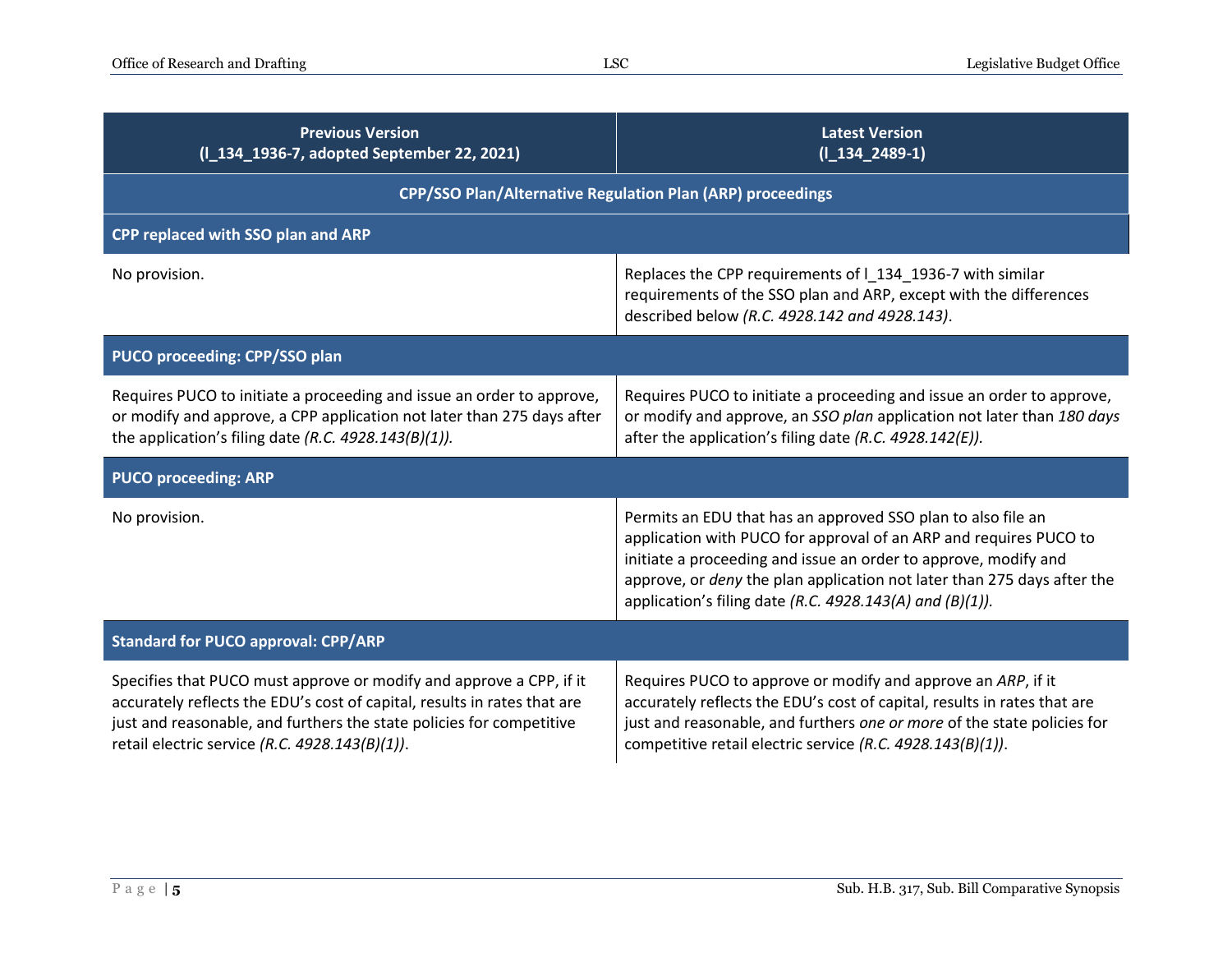| <b>Previous Version</b><br>(I_134_1936-7, adopted September 22, 2021)                                                                                                                                                                                                                      | <b>Latest Version</b><br>$(I_134_2489-1)$                                                                                                                                                                                                                                                    |
|--------------------------------------------------------------------------------------------------------------------------------------------------------------------------------------------------------------------------------------------------------------------------------------------|----------------------------------------------------------------------------------------------------------------------------------------------------------------------------------------------------------------------------------------------------------------------------------------------|
| Plan term length: CPP/SSO plan/ARP                                                                                                                                                                                                                                                         |                                                                                                                                                                                                                                                                                              |
| Limits an approved CPP to a term that does not exceed five years (R.C.<br>4928.143(B))(2)).                                                                                                                                                                                                | Requires the following terms for an SSO plan and an ARP:<br>For an SSO plan, a minimum of three years and a maximum of<br>five years;<br>For an ARP, a minimum of two years and a maximum of five<br>years.<br>(R.C. 4928.142(F) and 4928.143(B)(2)).                                        |
| <b>Effective date of approved CPP/ARP</b>                                                                                                                                                                                                                                                  |                                                                                                                                                                                                                                                                                              |
| No provision.                                                                                                                                                                                                                                                                              | For an EDU that has an ESP in effect on the bill's effective date,<br>prohibits the EDU's approved ARP from taking effect until after the<br>ESP's expiration (R.C. 4928.143(B)(2)).                                                                                                         |
| Provisions a CPP/ARP may include                                                                                                                                                                                                                                                           |                                                                                                                                                                                                                                                                                              |
| CPP/ARP: alternative rate recovery mechanisms                                                                                                                                                                                                                                              |                                                                                                                                                                                                                                                                                              |
| Permits an EDU to establish alternative rate recovery mechanisms<br>(which may include distribution riders) for distribution and<br>transmission costs in addition to the base rate recovery approved in a<br>distribution rate case under the ratemaking law<br>(R.C. 4928.143(A)(2)(a)). | Permits an EDU to establish alternative rate recovery mechanisms<br>(which may include distribution riders) limited to distribution costs<br>(and not transmission costs) and the base rate recovery approved in a<br>distribution rate case under the ratemaking law (R.C. 4928.143(A)(1)). |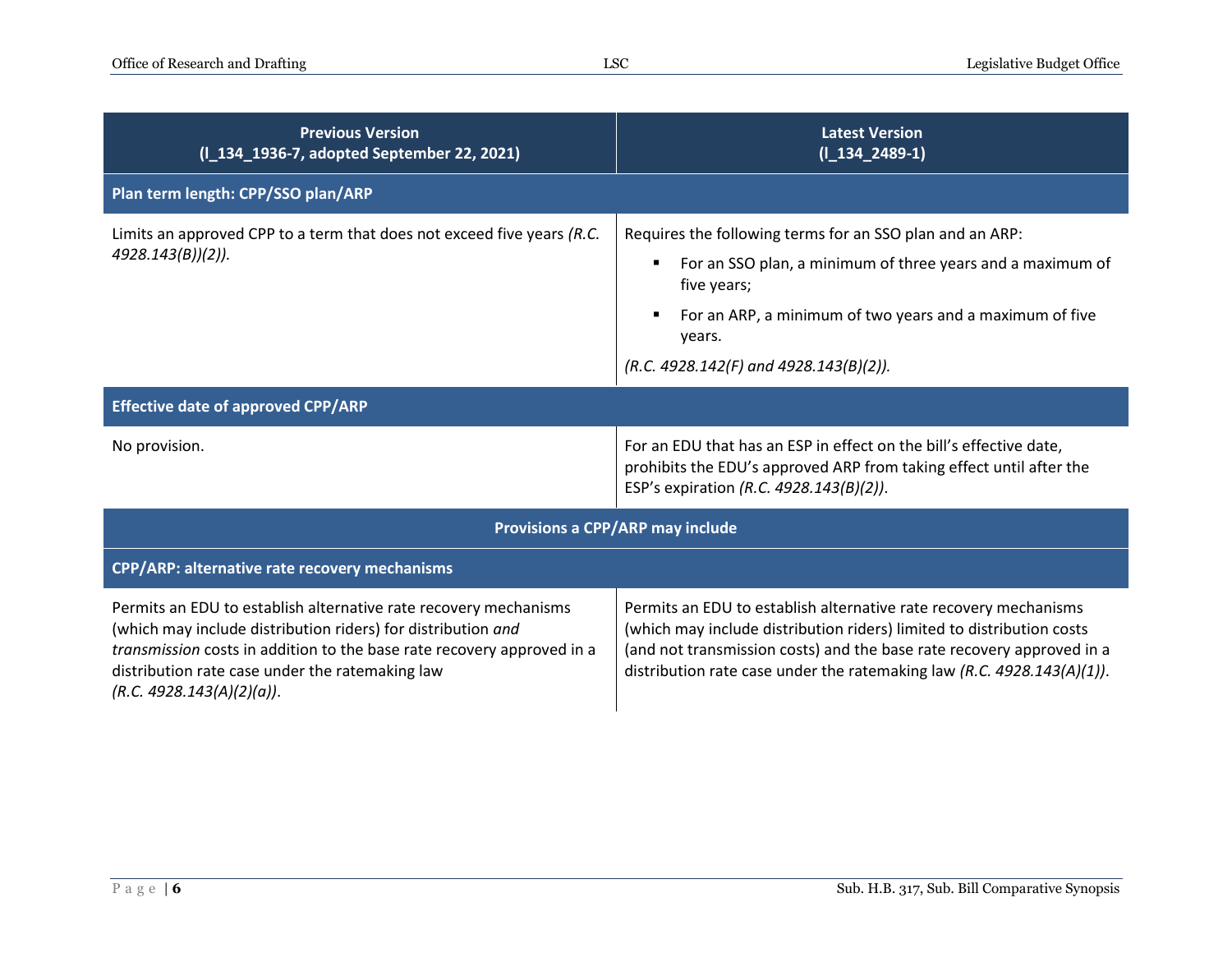| <b>Previous Version</b><br>(I_134_1936-7, adopted September 22, 2021)                                                                                                                                                                                                                                                                                                                                                                                                          | <b>Latest Version</b><br>$(I_134_2489-1)$                                                                                                                                                                                                                                                                                                                                                        |  |
|--------------------------------------------------------------------------------------------------------------------------------------------------------------------------------------------------------------------------------------------------------------------------------------------------------------------------------------------------------------------------------------------------------------------------------------------------------------------------------|--------------------------------------------------------------------------------------------------------------------------------------------------------------------------------------------------------------------------------------------------------------------------------------------------------------------------------------------------------------------------------------------------|--|
| CPP/ARP: "distribution infrastructure expansion, improvement, or replacement" definition                                                                                                                                                                                                                                                                                                                                                                                       |                                                                                                                                                                                                                                                                                                                                                                                                  |  |
| Defines "distribution infrastructure expansion, improvement, or<br>replacement" as including battery storage for distribution service and<br>distribution infrastructure upgrades to accommodate customer<br>investment in microgrids and in electric vehicle charging (R.C.<br>4928.143(A)(2)(a)(i)).                                                                                                                                                                         | Includes in the definition, "electric energy storage" for distribution<br>service instead of "battery storage" for distribution service and<br>changes distribution infrastructure upgrades to accommodate<br>customer investment in microgrids and in electric vehicle charging<br>stations (R.C. 4928.143(A)(1)(a)).                                                                           |  |
| CPP/ARP: cost cap increase adjusted based on inflation rate                                                                                                                                                                                                                                                                                                                                                                                                                    |                                                                                                                                                                                                                                                                                                                                                                                                  |  |
| No provision.                                                                                                                                                                                                                                                                                                                                                                                                                                                                  | Allows the 3% cost cap on the annual increase for cost recovery under<br>distribution riders to be adjusted, if the rate of inflation for the<br>preceding 12 months, as measured by the Consumer Price Index (CPI),<br>exceeded 3%, and specifies that the annual increase must not exceed<br>the percentage of the rate of inflation measured by the CPI (R.C.<br>4928.143(A)(1)(b)).          |  |
| CPP/ARP: transmission cost recovery rider                                                                                                                                                                                                                                                                                                                                                                                                                                      |                                                                                                                                                                                                                                                                                                                                                                                                  |  |
| Allows a CPP to authorize full and timely transmission and<br>transmission-related cost recovery through annually reconciled<br>transmission riders, including recovery of ancillary and congestion<br>costs and costs imposed on or charged to the EDU by the Federal<br>Energy Regulatory Commission (FERC) or a regional transmission<br>organization (RTO), or similar organization, but excluding costs for<br>balancing and operating reserves (R.C. 4928.143(A)(2)(b)). | Limits cost recovery for transmission riders to non-market-based<br>transmission and transmission-related costs and costs imposed or<br>charged by FERC, an RTO, or a similar organization. Does not expressly<br>provide for recovery of ancillary and congestion costs and does not<br>specifically exclude recovery for costs for balancing and operating<br>reserves. (R.C. 4928.143(A)(2).) |  |
| CPP/ARP: capital lease financing arrangements                                                                                                                                                                                                                                                                                                                                                                                                                                  |                                                                                                                                                                                                                                                                                                                                                                                                  |  |
| Allows a CPP to authorize the EDU to enter into capital lease financing<br>arrangements with mercantile customers through a PUCO-approved<br>reasonable arrangement (created under current law in section 4925.31                                                                                                                                                                                                                                                              | Adds, for such a capital lease financing arrangement, the condition<br>that specifies that mercantile customers are not responsible for paying<br>the full cost of the capital investments, if the EDU is fully and timely                                                                                                                                                                       |  |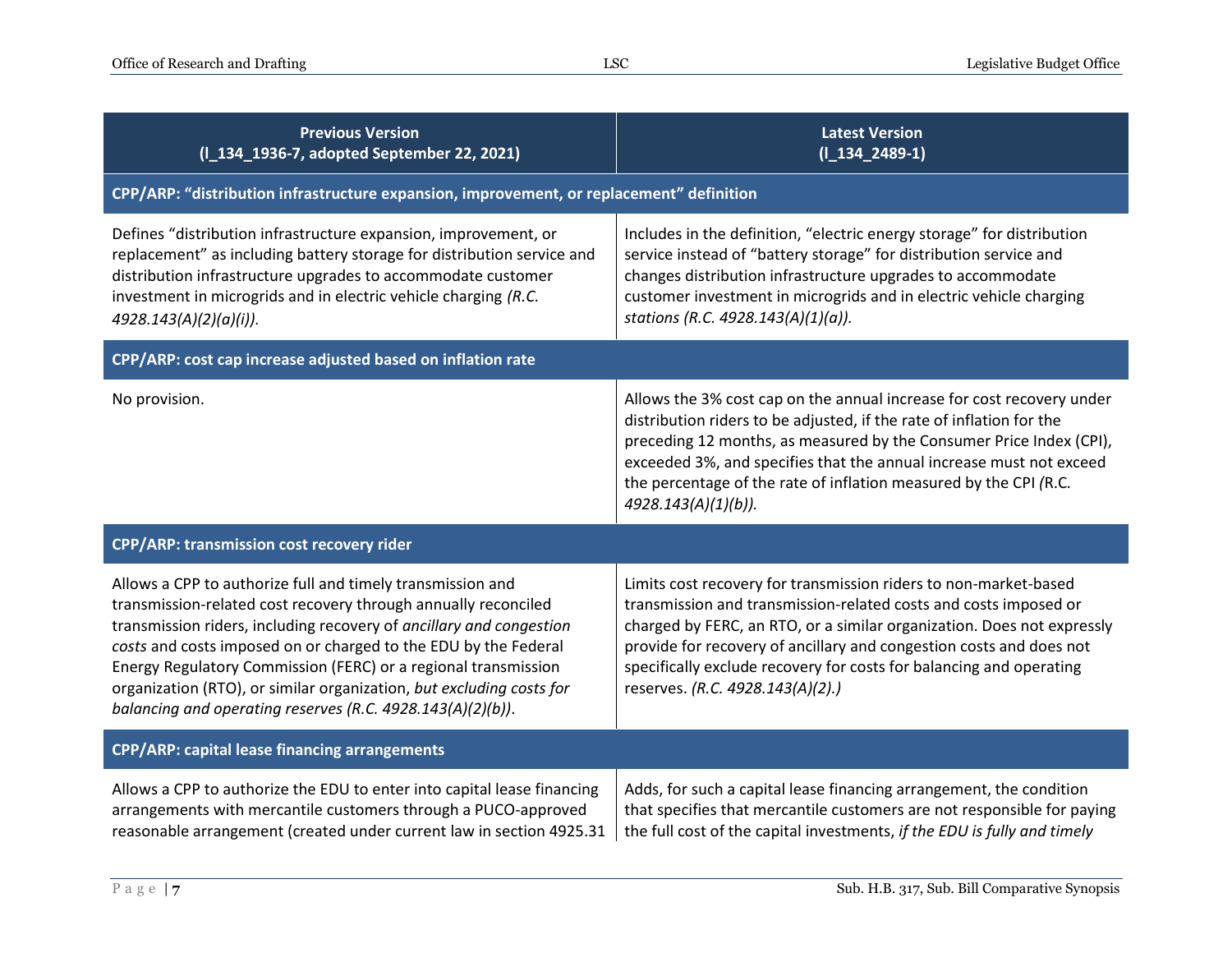| <b>Previous Version</b><br>(I_134_1936-7, adopted September 22, 2021)                                                                                                                                                    | <b>Latest Version</b><br>$(I_134_2489-1)$                                                                                                                                                                                                                                                                                                  |  |
|--------------------------------------------------------------------------------------------------------------------------------------------------------------------------------------------------------------------------|--------------------------------------------------------------------------------------------------------------------------------------------------------------------------------------------------------------------------------------------------------------------------------------------------------------------------------------------|--|
| of the Revised Code) to promote economic development and under<br>which the mercantile customers are not responsible for paying the full<br>cost of the capital investments (R.C. 4928.143(A)(2)(e)(i) and(ii)).         | reimbursed for the capital investments through a rate or rider<br>mechanism (R.C. 4928.143(A)(5)(b)).                                                                                                                                                                                                                                      |  |
| CPP/ARP: capital lease financing arrangements and right to purchase or sell equipment                                                                                                                                    |                                                                                                                                                                                                                                                                                                                                            |  |
| No provision.                                                                                                                                                                                                            | Specifies that the capital lease financing arrangement provisions do<br>not prohibit (1) a nonresidential customer's right to purchase or sell<br>distribution or transmission related equipment or (2) a bilateral<br>contract between an EDU and nonresidential customer to purchase or<br>sell such equipment (R.C. 4928.143(A)(5)(b)). |  |
| CPP/ARP: Distributed energy resource aggregation for market participation                                                                                                                                                |                                                                                                                                                                                                                                                                                                                                            |  |
| Allows an EDU, under a CPP, to aggregate the distributed energy<br>resources of its SSO customers for participating in the wholesale<br>market, consistent with FERC orders and regulations (R.C.<br>4928.143(A)(2)(f)). | No provision.                                                                                                                                                                                                                                                                                                                              |  |
| Provisions related to competitive retail electric service                                                                                                                                                                |                                                                                                                                                                                                                                                                                                                                            |  |
| Prohibition against battery/electric energy storage in wholesale market                                                                                                                                                  |                                                                                                                                                                                                                                                                                                                                            |  |
| Prohibits an EDU from bidding into the wholesale market the energy<br>from any battery storage system that the EDU invested in for<br>distribution service (R.C. 4928.149).                                              | Prohibits an EDU from using any electric energy storage system to<br>participate in the wholesale market, if the EDU purchased or acquired<br>that system for distribution service (R.C. 4928.149).                                                                                                                                        |  |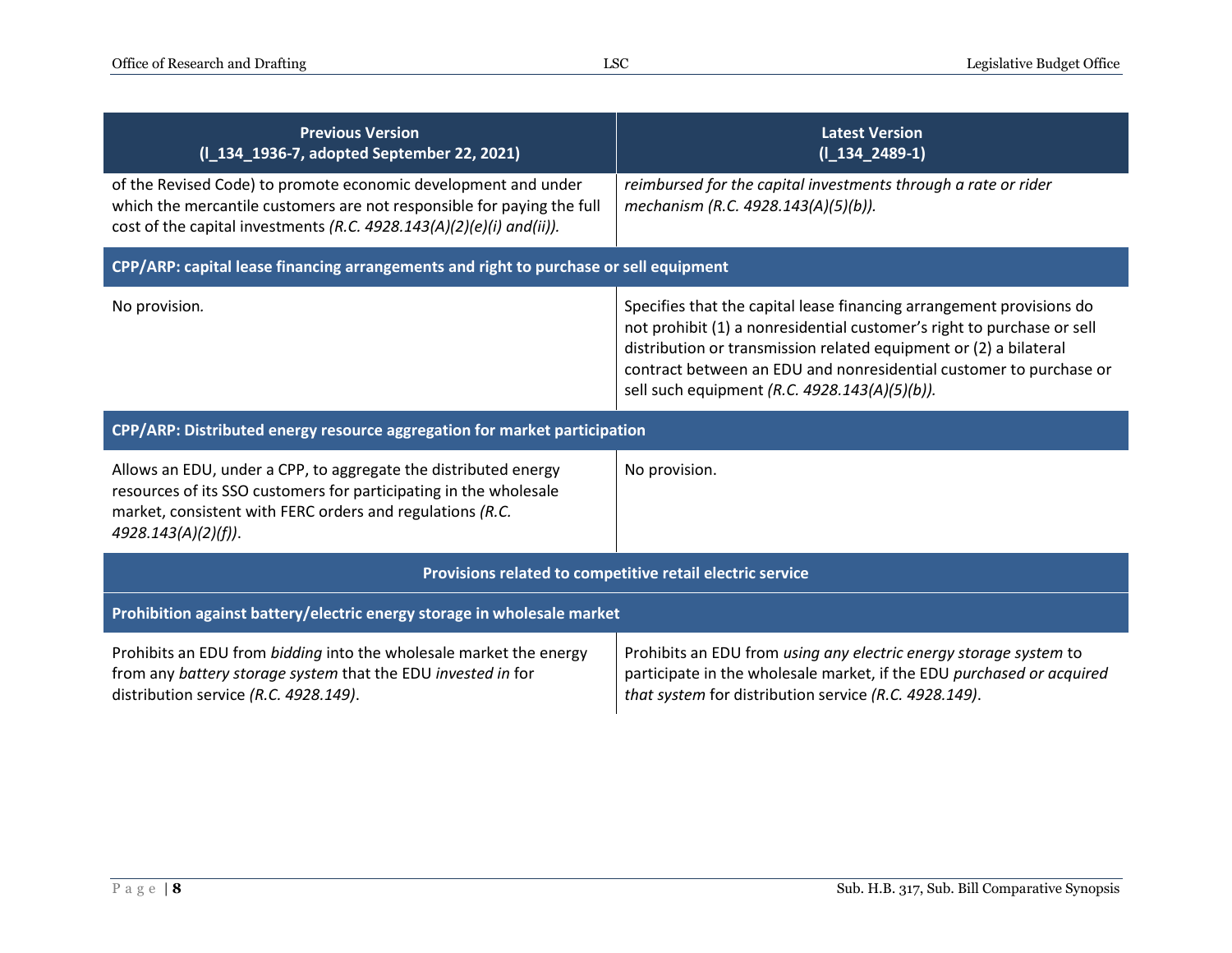| <b>Previous Version</b><br>(I_134_1936-7, adopted September 22, 2021)                                                                                                                                                                                                                                                                                                                                                                                                                                                                                                                                                         | <b>Latest Version</b><br>$(I_134_2489-1)$                                                                                                                                                                                                                                      |
|-------------------------------------------------------------------------------------------------------------------------------------------------------------------------------------------------------------------------------------------------------------------------------------------------------------------------------------------------------------------------------------------------------------------------------------------------------------------------------------------------------------------------------------------------------------------------------------------------------------------------------|--------------------------------------------------------------------------------------------------------------------------------------------------------------------------------------------------------------------------------------------------------------------------------|
| Governmental aggregation: SSO plan and ARP nonbypassable generation charges                                                                                                                                                                                                                                                                                                                                                                                                                                                                                                                                                   |                                                                                                                                                                                                                                                                                |
| No provision.                                                                                                                                                                                                                                                                                                                                                                                                                                                                                                                                                                                                                 | Modifies the governmental aggregation law to specify that PUCO must<br>consider the effect of large-scale governmental aggregation of<br>nonbypassable generation charges that are established under an SSO<br>plan and ARP after the bill's effective date (R.C. 4928.20(K)). |
| Percentage of Income Payment Plan (PIPP)                                                                                                                                                                                                                                                                                                                                                                                                                                                                                                                                                                                      |                                                                                                                                                                                                                                                                                |
| Restores the PIPP auction provision of the law in effect prior to the<br>enactment of H.B. 64 of the 131 <sup>st</sup> General Assembly to aggregate PIPP<br>customers for the purpose of competitively auctioning the supply of<br>competitive retail electric generation service for PIPP customers, but<br>unlike the prior law, requires rather than permits the Director of<br>Development to aggregate PIPP customers for this purpose.<br>Specifies that, to meet this requirement, the competitive supply of<br>retail electric service for PIPP customers must be obtained through the<br>SSO offered through a CPP. | No provision.                                                                                                                                                                                                                                                                  |
| Restores the prior law requirement that any difference between<br>Universal Service Fund revenues and savings resulting from a<br>competitive auction for the supply of electric service to PIPP customers<br>be reinvested in the Targeted Energy Efficiency and Weatherization<br>Program.                                                                                                                                                                                                                                                                                                                                  |                                                                                                                                                                                                                                                                                |
| Provides transition language addressing procurement of retail electric<br>service for PIPP customers before and after the bill's effective date.                                                                                                                                                                                                                                                                                                                                                                                                                                                                              |                                                                                                                                                                                                                                                                                |
| (R.C. 4928.54 and 4928.55; Section 6.)                                                                                                                                                                                                                                                                                                                                                                                                                                                                                                                                                                                        |                                                                                                                                                                                                                                                                                |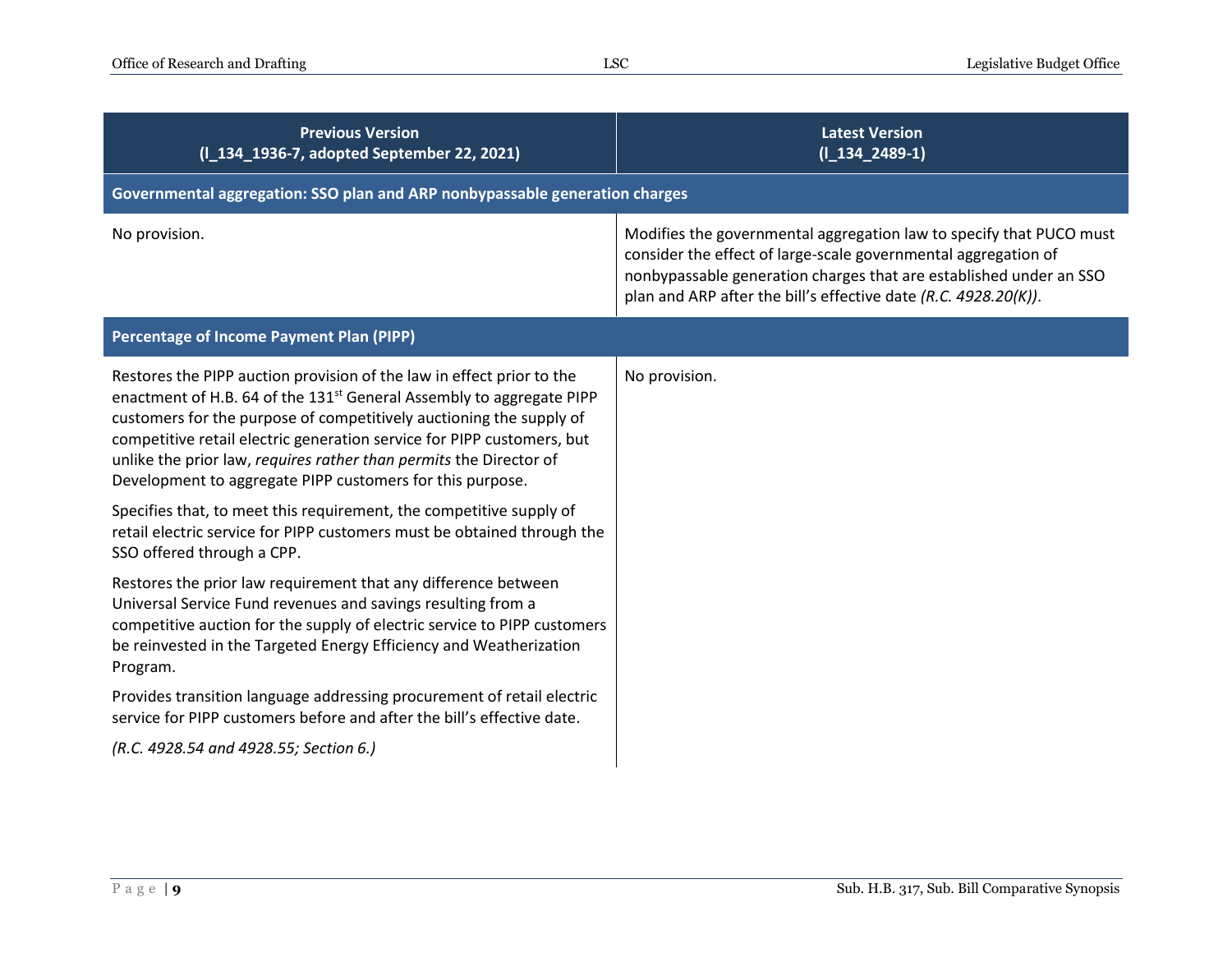| <b>Previous Version</b><br>(I_134_1936-7, adopted September 22, 2021)         | <b>Latest Version</b><br>$(I_134_2489-1)$                                                                                                                                                                                                                                                                                                                                                                                                                                                                                                                  |
|-------------------------------------------------------------------------------|------------------------------------------------------------------------------------------------------------------------------------------------------------------------------------------------------------------------------------------------------------------------------------------------------------------------------------------------------------------------------------------------------------------------------------------------------------------------------------------------------------------------------------------------------------|
| EDU definition: mercantile customer-sited renewable energy resource exclusion |                                                                                                                                                                                                                                                                                                                                                                                                                                                                                                                                                            |
| No provision.                                                                 | Changes the EDU definition also to specify that an EDU is an electric<br>utility that does not own or operate a mercantile customer-sited<br>renewable energy resource. (Current law permits EDUs to enter into<br>an agreement, with a mercantile customer or a group of mercantile<br>customers to construct a customer-sited renewable energy resource in<br>Ohio that will provide the customer or group with a material portion of<br>its electricity requirements.) (R.C. 4928.01(A)(6); R.C. 4928.47, not in<br>the bill.)                          |
| <b>Consumer Price Index definition</b>                                        |                                                                                                                                                                                                                                                                                                                                                                                                                                                                                                                                                            |
| No provision.                                                                 | Removes an erroneous cross reference to section 101.27 of the<br>Revised Code in the existing law renewable energy standards <sup>1</sup> and<br>defines "consumer price index" in the competitive retail electric<br>service law as "the consumer price index prepared by the United<br>States Bureau of Labor Statistics (U.S. city average for urban wage<br>earners and clerical workers: all items, 1982-1984=100) or if that index<br>is no longer published, a generally available comparable index" (R.C.<br>4928.01(A)(44) and 4928.64(C)(2)(b)). |

<sup>1</sup> The cross reference to R.C. 101.27 that appears in R.C. 4928.64(C)(2)(b) does not include a definition of the term "consumer price index."

 $\overline{a}$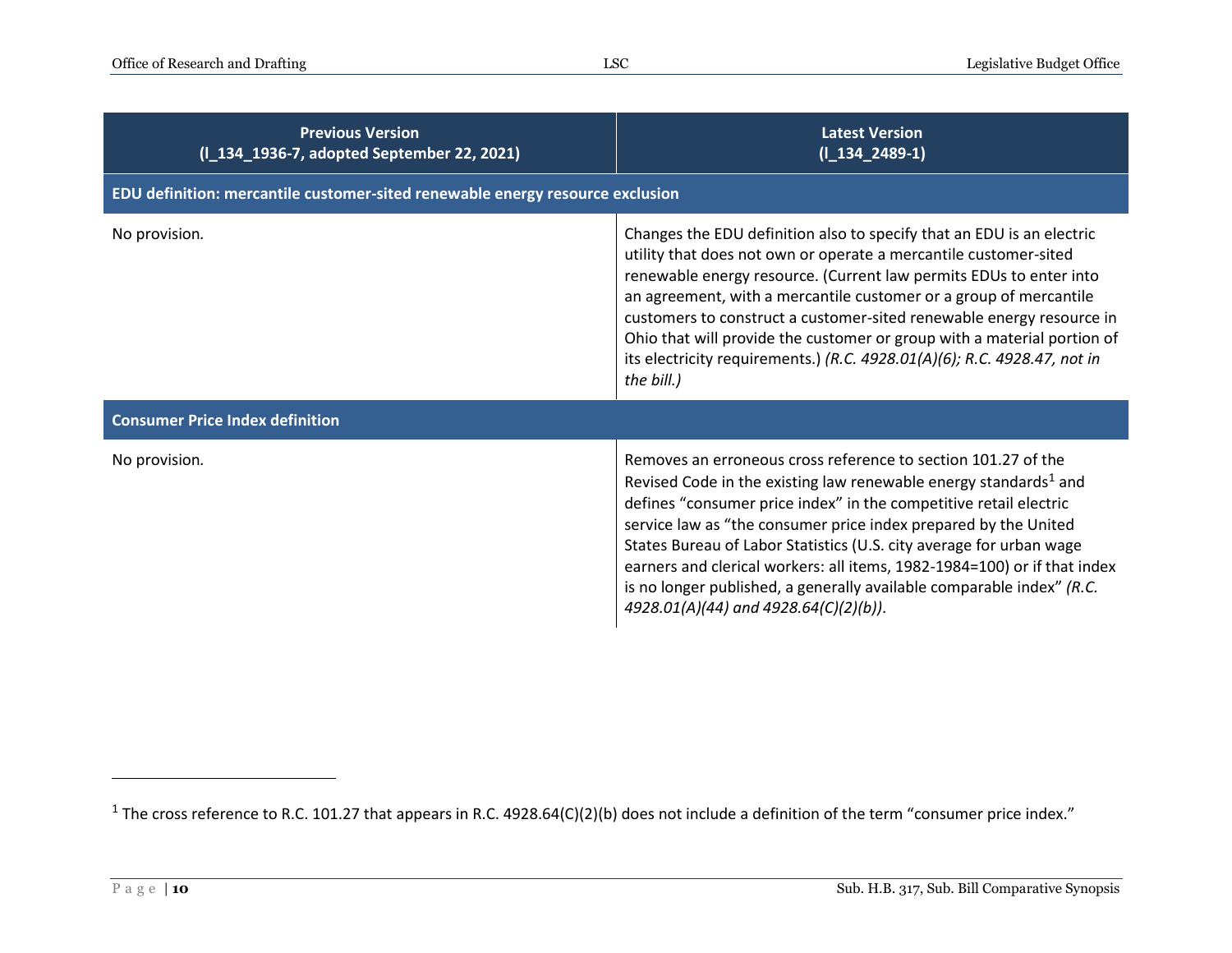| <b>Previous Version</b><br>(I_134_1936-7, adopted September 22, 2021)                                                                                                                                                                                                                                                                                                                                                                                                                                                                                                                                                                                          | <b>Latest Version</b><br>$(I_134_2489-1)$                                                                                                                                                                                                                                                                                                                                                                                                                                                          |  |
|----------------------------------------------------------------------------------------------------------------------------------------------------------------------------------------------------------------------------------------------------------------------------------------------------------------------------------------------------------------------------------------------------------------------------------------------------------------------------------------------------------------------------------------------------------------------------------------------------------------------------------------------------------------|----------------------------------------------------------------------------------------------------------------------------------------------------------------------------------------------------------------------------------------------------------------------------------------------------------------------------------------------------------------------------------------------------------------------------------------------------------------------------------------------------|--|
| Provisions for PUCO proceedings, including CPP/ARP proceedings                                                                                                                                                                                                                                                                                                                                                                                                                                                                                                                                                                                                 |                                                                                                                                                                                                                                                                                                                                                                                                                                                                                                    |  |
| Economic development using "Infrastructure Investment and Jobs Act" funding: separate application and PUCO proceeding                                                                                                                                                                                                                                                                                                                                                                                                                                                                                                                                          |                                                                                                                                                                                                                                                                                                                                                                                                                                                                                                    |  |
| No provision.                                                                                                                                                                                                                                                                                                                                                                                                                                                                                                                                                                                                                                                  | Allows an EDU to file an application through a separate proceeding for<br>PUCO approval of the funding under the federal "Infrastructure<br>Investment and Jobs Act" to invest in distribution infrastructure to<br>promote economic development in the EDU's service territory and<br>provide benefits to the EDU's customers (R.C. 4905.322).                                                                                                                                                    |  |
| Prohibition against certain agreements in CPP proceedings vs. all PUCO proceedings                                                                                                                                                                                                                                                                                                                                                                                                                                                                                                                                                                             |                                                                                                                                                                                                                                                                                                                                                                                                                                                                                                    |  |
| Prohibits an EDU from doing either the following to induce any<br>intervening party in a CPP proceeding to enter into a stipulation for a<br>matter pending with PUCO:<br>Making a cash payment to that party;<br>Entering into an agreement or any financial or private<br>arrangement with that party that is not made a part of the<br>public case record.<br>Provides, as exceptions to the prohibition against cash payments, that<br>PUCO may (1) reasonably allocate costs among rate schedule, (2)<br>reasonably design rates within a rate schedule, or (3) approve<br>reasonable rates designed for particular customers or classes of<br>customers. | Alters the prohibition as follows:<br>Applies it to an EDU's affiliate in addition to an EDU and to a<br>$\blacksquare$<br>settlement instead of a stipulation;<br>Makes it applicable to PUCO proceedings, including rate cases<br>٠<br>and proceedings under the Competitive Retail Electric Service<br>Law (instead of just CPP proceedings);<br>Makes the three PUCO rate exceptions applicable to the entire<br>٠<br>prohibition (not just the cash payments to a party).<br>(R.C. 4905.331). |  |
| $(R.C. 4928.143(B)(3)(a)$ and (b).)                                                                                                                                                                                                                                                                                                                                                                                                                                                                                                                                                                                                                            |                                                                                                                                                                                                                                                                                                                                                                                                                                                                                                    |  |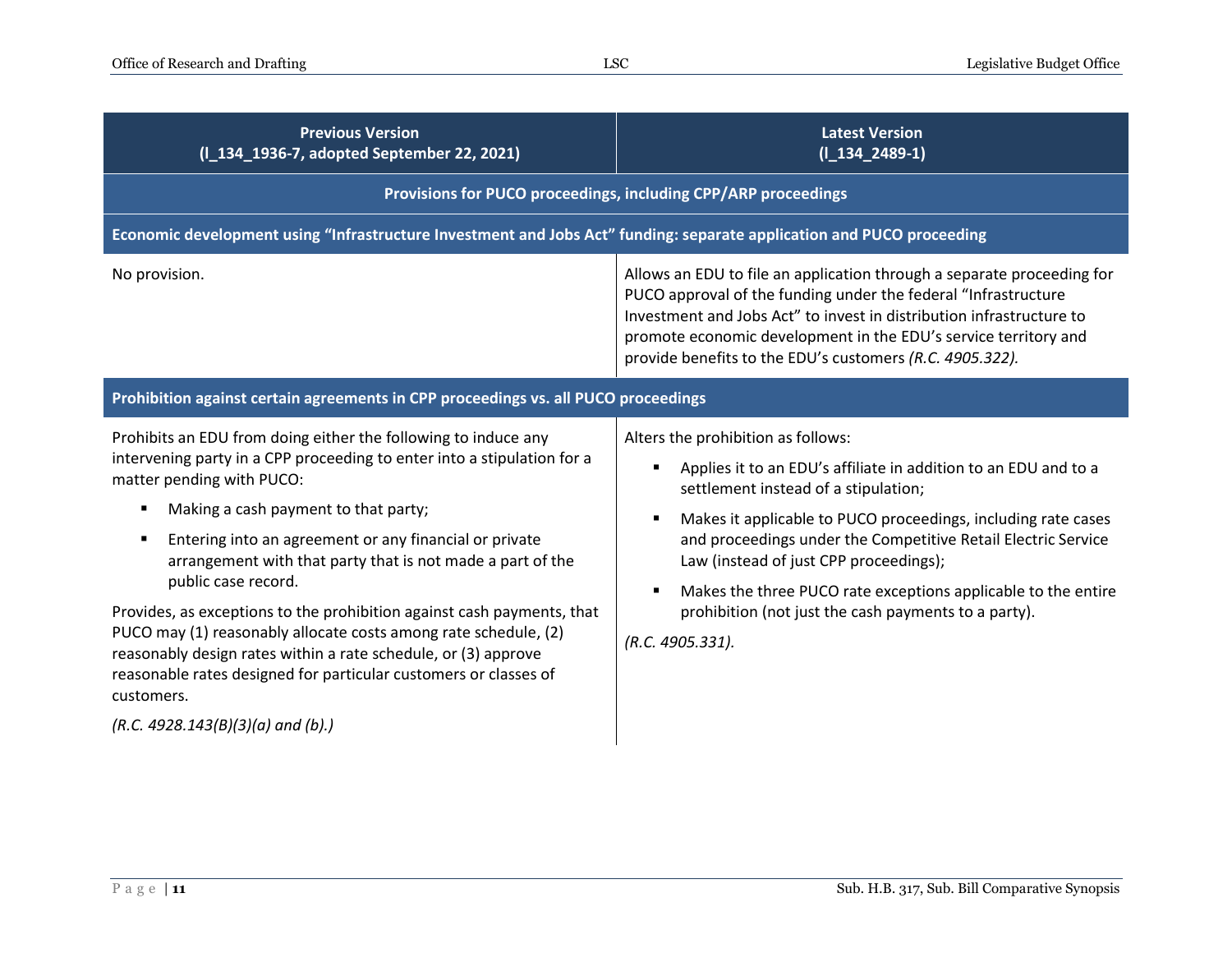| <b>Previous Version</b><br>(I_134_1936-7, adopted September 22, 2021)                                                         | <b>Latest Version</b><br>$(I_134_2489-1)$                                                                                                                                                                                                                                                                                                                                                                                                                                                                           |  |
|-------------------------------------------------------------------------------------------------------------------------------|---------------------------------------------------------------------------------------------------------------------------------------------------------------------------------------------------------------------------------------------------------------------------------------------------------------------------------------------------------------------------------------------------------------------------------------------------------------------------------------------------------------------|--|
|                                                                                                                               | Competitive retail electric and natural gas service providers                                                                                                                                                                                                                                                                                                                                                                                                                                                       |  |
| Competitive retail electric service (CRES) bond does not affect collateral or security requirements                           |                                                                                                                                                                                                                                                                                                                                                                                                                                                                                                                     |  |
| No provision.                                                                                                                 | Specifies that the surety bond required of electric service companies<br>(ESCs) (other than power brokers and aggregators) providing<br>competitive retail electric service (CRES) for certification to provide<br>CRES does not alter, diminish, or otherwise impact the obligation of<br>the ESC to post collateral or issue other forms of security to the EDU in<br>accordance with the EDU's tariffs (R.C. 4928.08(B)(2) and (3)).                                                                             |  |
| Competitive retail natural gas service (CRNGS) financial assurance and bond do not affect collateral or security requirements |                                                                                                                                                                                                                                                                                                                                                                                                                                                                                                                     |  |
| No provision.                                                                                                                 | Specifies that the financial assurances and surety bond required of<br>retail natural gas suppliers (RNGS) (other than brokers and<br>aggregators) providing competitive retail natural gas service (CRNGS)<br>for certification to provide CRNGS do not alter, diminish, or otherwise<br>impact the obligation of the retail natural gas supplier to post<br>collateral or issue other forms of security to the natural gas company<br>in accordance with the company's tariffs $(R.C. 4929.20(A)(2)$ and $(3)$ ). |  |
| Exemption of power brokers, brokers, and aggregators from financial guarantees                                                |                                                                                                                                                                                                                                                                                                                                                                                                                                                                                                                     |  |
| No provision.                                                                                                                 | Exempts power brokers and aggregators from being ESCs subject to<br>the surety bond for certification to provide CRES. Exempts brokers and<br>aggregators from being RNGSs subject to the financial assurances and<br>surety bond for certification to provide CRNGS. (R.C. 4928.08(B)(3) and<br>4929.20(A)(3)).                                                                                                                                                                                                    |  |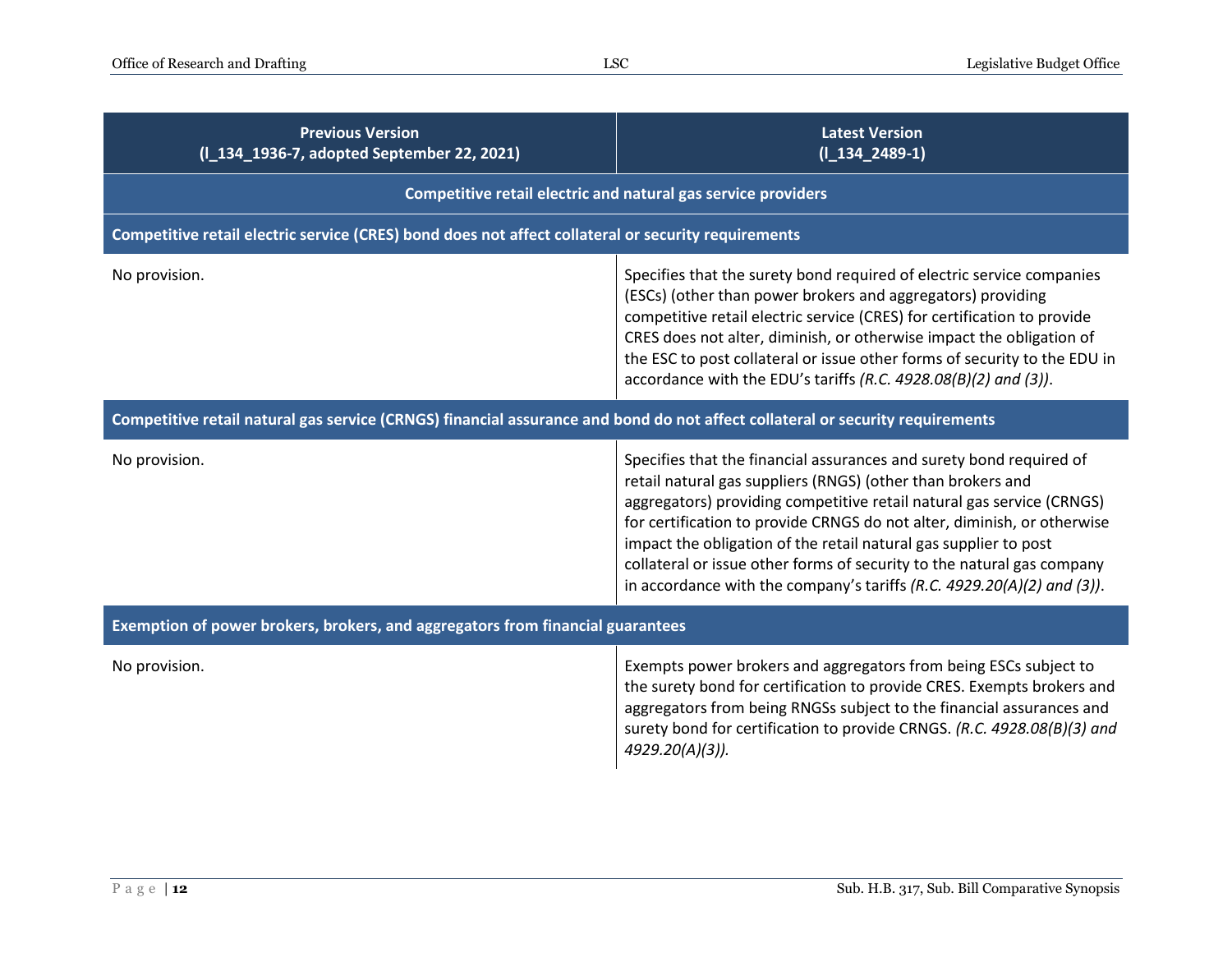| <b>Previous Version</b><br>(I_134_1936-7, adopted September 22, 2021)                                                                                                                                                                                                                                                                                                                                                                                                                                                                                                                                                                                                                                                                                                                                        | <b>Latest Version</b><br>$(I_134_2489-1)$                                                                                                                                                                                                                                                                                                                                                                                                                                                                                                                                                                                                                                                                                                                                                                                                                                                                                                                           |  |
|--------------------------------------------------------------------------------------------------------------------------------------------------------------------------------------------------------------------------------------------------------------------------------------------------------------------------------------------------------------------------------------------------------------------------------------------------------------------------------------------------------------------------------------------------------------------------------------------------------------------------------------------------------------------------------------------------------------------------------------------------------------------------------------------------------------|---------------------------------------------------------------------------------------------------------------------------------------------------------------------------------------------------------------------------------------------------------------------------------------------------------------------------------------------------------------------------------------------------------------------------------------------------------------------------------------------------------------------------------------------------------------------------------------------------------------------------------------------------------------------------------------------------------------------------------------------------------------------------------------------------------------------------------------------------------------------------------------------------------------------------------------------------------------------|--|
| CRES and CRNGS fixed-to-variable rate contract notice requirements                                                                                                                                                                                                                                                                                                                                                                                                                                                                                                                                                                                                                                                                                                                                           |                                                                                                                                                                                                                                                                                                                                                                                                                                                                                                                                                                                                                                                                                                                                                                                                                                                                                                                                                                     |  |
| Requires CRES and CRNGS providers that offer a customer a contract<br>for a fixed introductory rate that converts to a variable rate upon the<br>fixed rate's expiration to provide:<br>Two notices by standard U.S. mail at specified times to each<br>customer that enters into such a contract that informs the<br>customer of the fixed rate expiration date and the conversion<br>to a variable rate;<br>An annual notice by standard U.S. mail to each customer that<br>п<br>has entered into a contract that has converted to a variable<br>rate upon the expiration of the contract's fixed introductory<br>rate to inform the customer that the customer is subject to a<br>variable rate and that other fixed rate contracts are available.<br>(R.C. 4928.102(A) and (B) and 4929.221(A) and (B)). | Requires CRES providers that offer a residential or small commercial<br>customer such a contract and CRNGS providers that offer a residential<br>or nonmercantile commercial customer such a contract to provide the<br>two notices and the annual notice to these customers.<br>Specifies that the two notices provide the following information:<br>The fixed rate that is expiring under the contract;<br>The expiration date of the contract's fixed rate;<br>The rate to be charged upon the contract's conversion to a<br>variable rate;<br>The PUCO website that, as a comparison tool, lists rates<br>offered by competitive providers;<br>A statement explaining that appearing on each customer's bill<br>is a price-to-compare notice that lists the utility's SSO price (for<br>CRES customers) or the utility's default rate (for CRNGS<br>customers who do not shop for a competitive supplier).<br>(R.C. 4928.102(A) to (C) and 4929.221(A) to (C).) |  |
| <b>CRES and CRNGS rules: contract rate notices</b>                                                                                                                                                                                                                                                                                                                                                                                                                                                                                                                                                                                                                                                                                                                                                           | <b>CRES and CRNGS rules: contract rate notices</b>                                                                                                                                                                                                                                                                                                                                                                                                                                                                                                                                                                                                                                                                                                                                                                                                                                                                                                                  |  |
| Requires PUCO to adopt rules in accordance with the Administrative<br>Procedure Act (R.C. Chapter 119) to implement the contract notice<br>requirements described above not later than 120 days after the bill's<br>effective date (R.C. 4928.102(C) and 4929.221(C)).                                                                                                                                                                                                                                                                                                                                                                                                                                                                                                                                       | Changes the time period for adopting rules for contract notice<br>requirements to not later than 150 days after the bill's effective date<br>and removes the requirement that the rules be adopted in accordance<br>with the Administrative Procedure Act (R.C. 4928.102(D) and<br>4929.221(D)).                                                                                                                                                                                                                                                                                                                                                                                                                                                                                                                                                                                                                                                                    |  |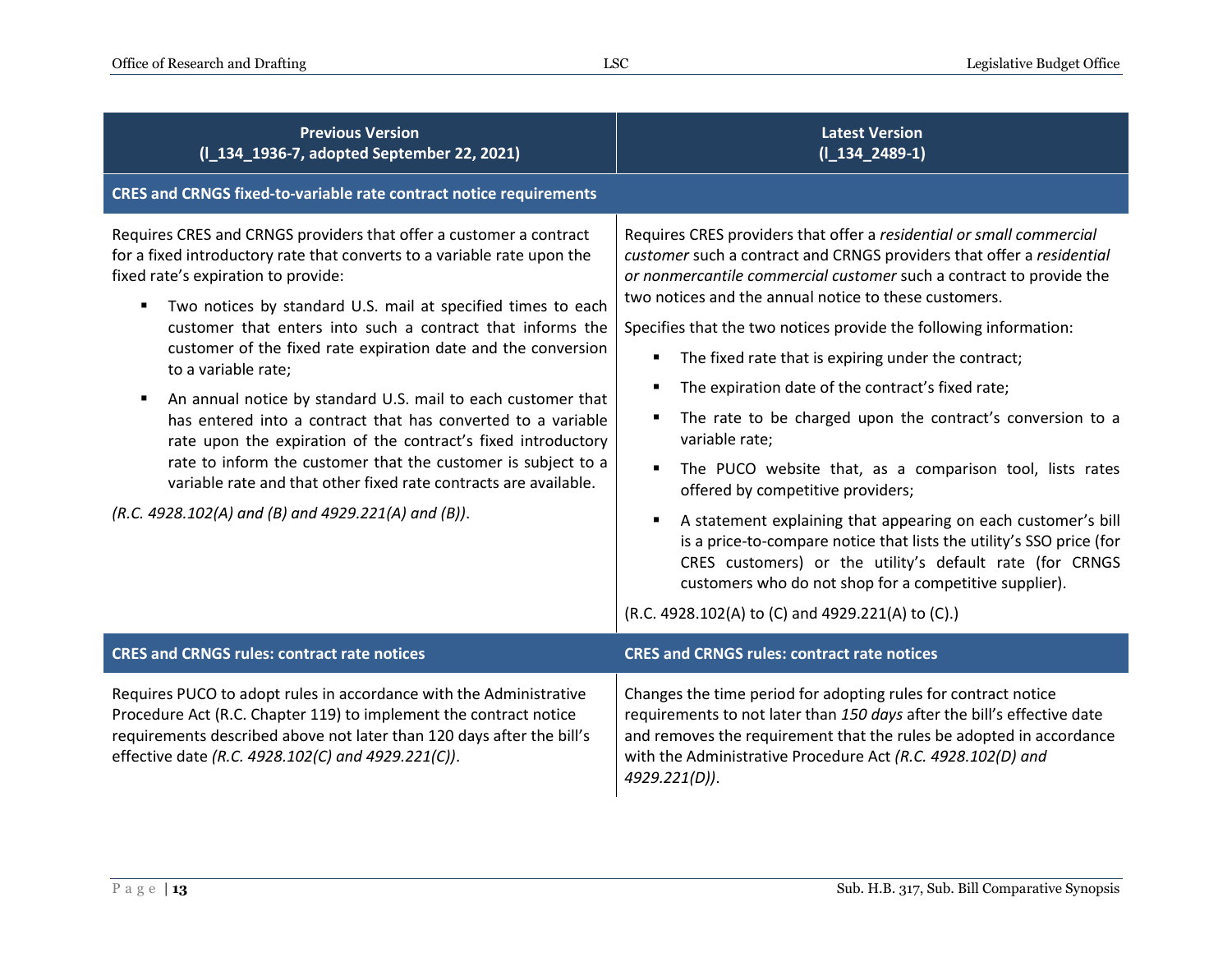| <b>Previous Version</b><br>(I_134_1936-7, adopted September 22, 2021)        | <b>Latest Version</b><br>$(I_134_2489-1)$                                                                                                                                                                                                                                                                                                            |  |
|------------------------------------------------------------------------------|------------------------------------------------------------------------------------------------------------------------------------------------------------------------------------------------------------------------------------------------------------------------------------------------------------------------------------------------------|--|
| CRES and CRNGS rules: not subject to R.C. 121.95(F)                          |                                                                                                                                                                                                                                                                                                                                                      |  |
| No provision.                                                                | Specifies that PUCO rules regarding CRES and CRNGS contract notices<br>are not subject to Revised Code Section 121.95(F), the provision<br>requiring state agencies to remove two or more existing regulatory<br>restrictions if the agency adopts a new regulatory restriction<br>(R.C. 4928.102(E) and 4929.221(E); R.C. 121.95, not in the bill). |  |
| <b>Natural gas companies</b>                                                 |                                                                                                                                                                                                                                                                                                                                                      |  |
| Natural gas company: economic development project                            |                                                                                                                                                                                                                                                                                                                                                      |  |
| No provision.                                                                | Includes a project that has received funding under the Brownfield<br>Remediation Program among those economic development projects<br>for which a natural gas company may file an application for PUCO<br>approval. (Existing law already includes a project applying for SiteOhio<br>certification.) (R.C. 4929.163.)                               |  |
| Natural gas company: cost recovery under an infrastructure development rider |                                                                                                                                                                                                                                                                                                                                                      |  |
| No provision.                                                                | Includes the costs of planning, obtaining the right of way for, and<br>constructing economic development projects held for future use<br>among the prudently incurred infrastructure development costs that<br>may be recovered in a natural gas company infrastructure<br>development rider(R.C. 4929.161).                                         |  |